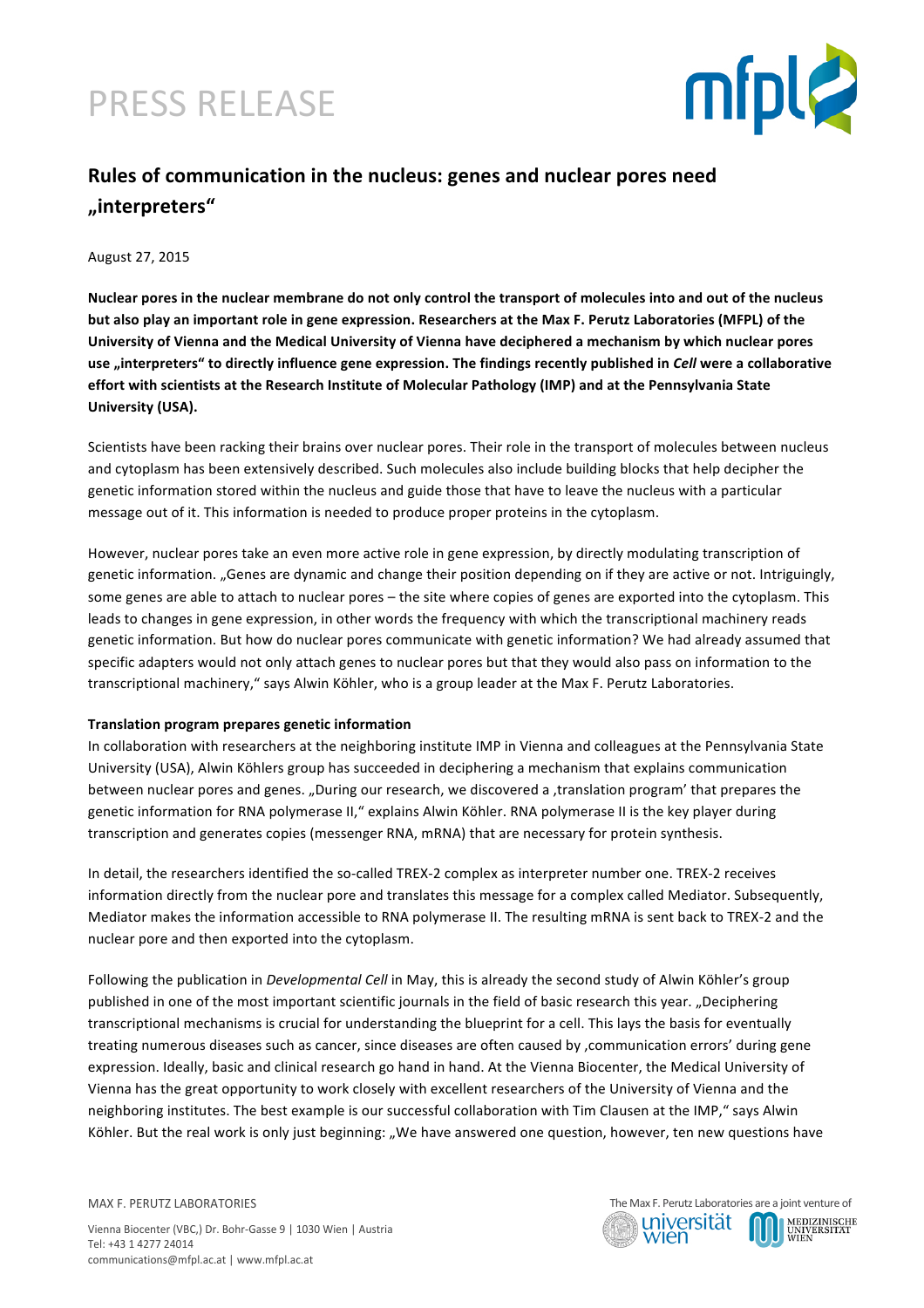# PRESS RELEASE



arisen. That is precisely what makes this project so fascinating," adds Maren Schneider, one of the first authors of the study.

### **Publication in Cell:**

Maren Schneider, Doris Hellerschmied, Tobias Schubert, Stefan Amlacher, Vinesh Vinayachandran, Rohit Reja, B. Franklin Pugh, Tim Clausen and Alwin Köhler: The nuclear pore-associated TREX-2 complex employs Mediator to **regulate gene expression.** In: Cell (August 2015) DOI: http://dx.doi.org/10.1016/j.cell.2015.07.059

#### **Online Press Release:**

http://www.mfpl.ac.at/about-us/press-media-info/pressdetail/news-detail/rules-of-communication-in-the-nucleusgenes-and-nuclear-pores-need-interpreters.html

**Press contact** Dr. Lilly Sommer Max F. Perutz Laboratories Communications T +43-1-4277-240 14 lilly.sommer@mfpl.ac.at

The Max F. Perutz Laboratories (MFPL) are a center established by the University of Vienna and the Medical University of Vienna to provide an environment for excellent, internationally recognized research and education in the field of *Molecular Biology. On average, the MFPL host 60 independent research groups, involving more than 500 people from 40 nations.*

The Max F. Perutz Laboratories are a joint venture of